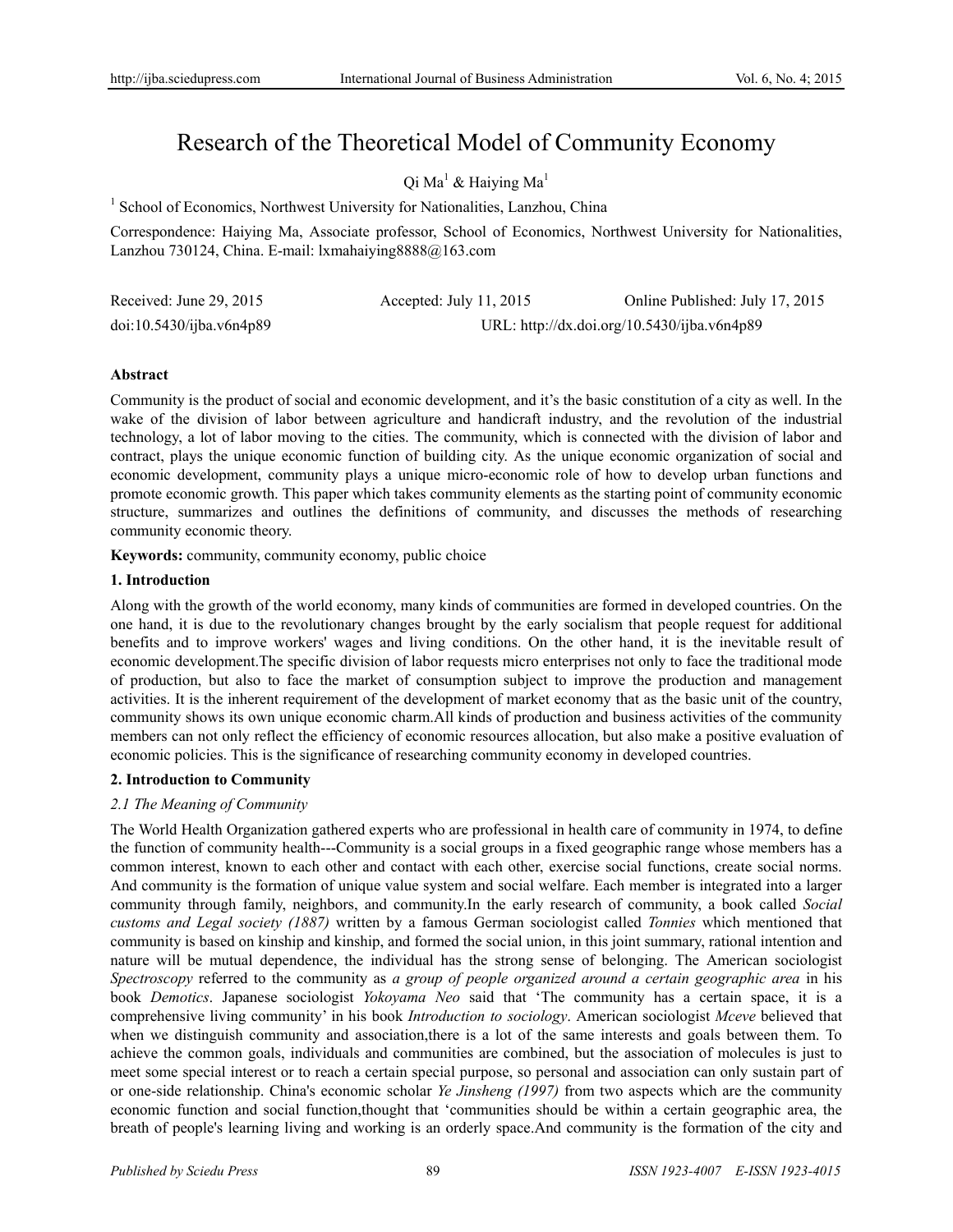have a common regional culture, customs, beliefs, values, consumption habits, infrastructure, economic and social life of the local environment, and is between society and organizations (including community associations between entities)'.

The above definitions of community contain the following four meanings: 1. Community always occupy a certain combination of local, regional or geographical space. 2. The appearance of community is inseparable from certain populations, the quantity of population, the density of the distribution and the quality of the population, all these aspects are important when people examine their community. 3. Due to some common interests,common problems, and common needs to combine, people who lives in the community produce and do some other activities. 4. The central content of the community is the social activities of people in the community and their interactive relationship.

The community research is basically based on the sociological point to discuss how to define the community from the perspective of economics and then carry out the research of community economic. The elements of the community including a certain area, a certain amount of people, a set of relatively complete service facilities, its own unique culture and psychological identities and feelings of community residents. This paper tries to define the meaning of community from the perspective of Economics. The community should be in a certain region, the overall social economic relations which is connected with the division of labor and contract, and in order to seek the maximum common interests. The emphasis on regional character is because the distribution pattern of the geographical space is influenced by the community economy. The social and economic relations between the division of labor and the contract is to show that the community residents are the social units formed by the common interests,and to seek the maximization of common interests. Here the common interests of the narrow sense refer to the requirements for the infrastructure services and the use of community economic resources. If a city is regarded as a community, the elements of the material foundation of the city are also equivalent to the elements that constitute the resources.

1). Natural resources include the use of mineral resources, energy, water resources and other natural resources, as well as the geological conditions, traffic location, climate conditions and other environmental conditions.

2). Human resources, including the number of population and professional skills, division of labor, creativity, thinking, cultural quality and some other aspects, are all the determinant of region's labor productivity.

3). Public goods, like the city road, bridge, water supply and sewer system, communication facilities, lawn-make-green, square and other infrastructure and fire, public security, sanitation, urban management and so on.

4). Private capital includes physical capital and money capital.

5). Organization tool.

### *2.2 The Meaning of Community Economy*

At first, what is emphasized is that under the market mechanism, community economic activities can not only reflect the urban community of geographic spatial distribution but also the performance in the community competition, cooperation and conflict in the process of social interaction, and is an effective way to allocate resources.Thus, we can extend the meaning of community economy.Community economy (*Ye Jin Sheng)* refers to *In a certain community, most of the material form and value form of resources through the effect on the market mechanism to re-configure the allocation,creating a phenomenon of new value*. Certain community refers to a community which has a certain regional space, that is, between the society and the community. Resources of material form and value form include tangible assets, funds, and intangible assets (technology, patents), etc. With the market mechanism, the restructured resources play a fundamental role of gaining the benefits from resources in the reallocation. Chen Xian said that community economy is in a certain geographical area with the goal of maximizing the household welfare and service utility, and the resources configured through the social mechanism which is based on diversified mechanism, and can carry out the cost and benefit comparison of all activities. The author thinks that the community economy should include the following meanings.

1). Community economic activities emphasize the influence of the geographical spatial pattern on the economic production activities.

2). Choices of common social interests or common social preferences, that is community residents prefer to choose someplace with more perfect infrastructure, good service system, and external living conditions for coordination of work and living environment.

3). Economic activities take the community residents' consumption as the center of all kinds of business activities, focusing on the individual interests and the collective interests and the distribution of the policy interests.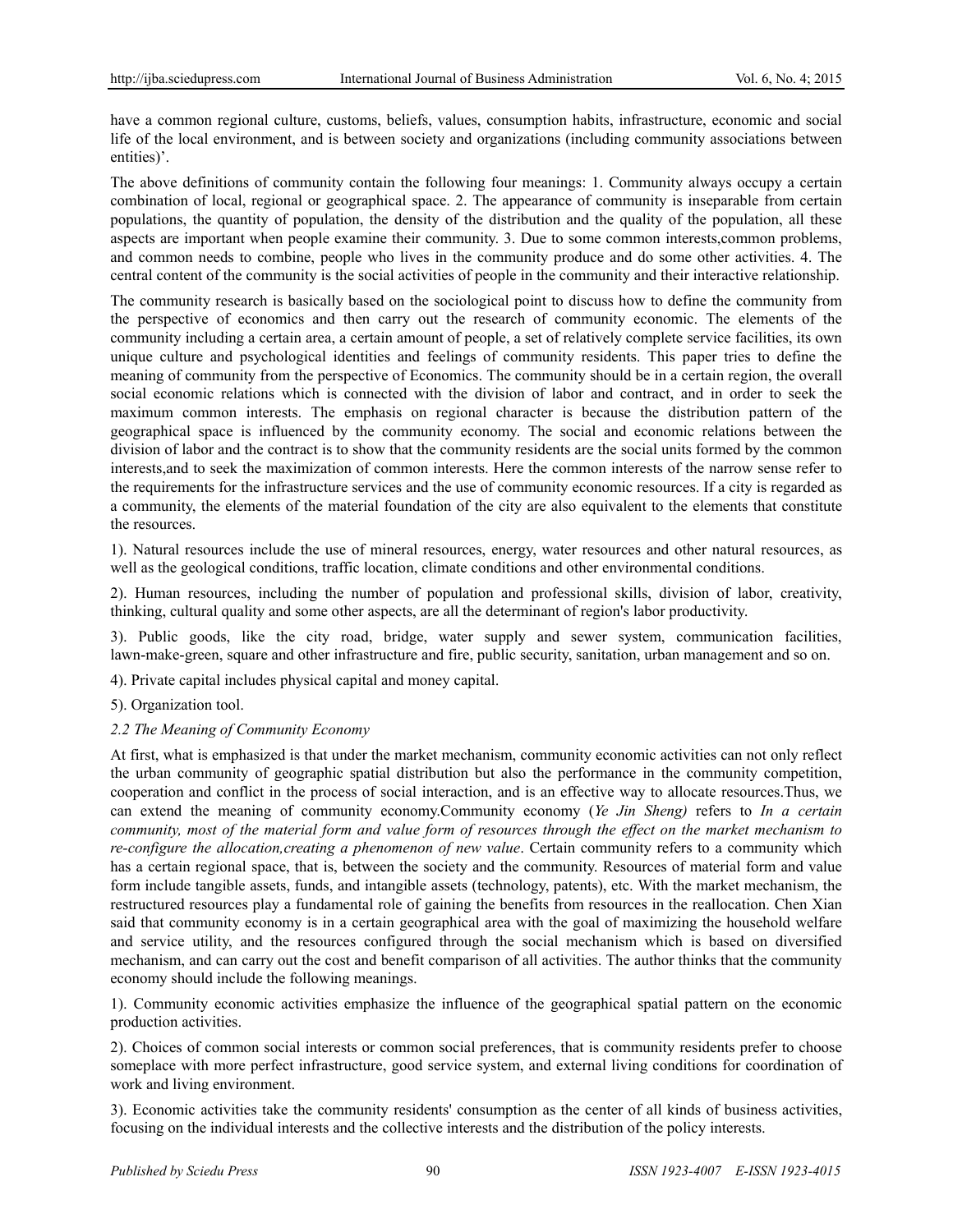4). Population mobility, that is, population migration, the factors that restrict the activities of the population is the factor of economic.Thus, the definition of community should be with common interests of society (common social preference).

To engage in various division of labor and the economic activities of the contract, with the flowing of population elements, the community economy is around the community resources to launch a variety of business activities and configuration activities. This activity is mainly carried out in the urban community, and therefore it has a certain sense of the narrow.

#### *2.3 Theoretical Framework of Institutional Economics to the Research of Community Economy*

Here, we regard community economic research as the process of economic and social studies. The impact of this unique economic organization on the economy tends to coordinate the relationship between economic and social justice. Here are community economic research methods.

1). The first is to reduce the level of abstraction. This method enables the modeling of stages to carry out with the model gradually close to reality. At the same time, it will not lose the simple mode of guidance.

2). The second is the framing effect, which reflects the combined effect on the rational choice and the environment definition.

3). The third is the social production function of the general human goals. The goals of social production mode will be allowed to go into the preference analysis tool.And social production function reveals that under what conditions a person will think that social recognition, individuals to avoid loss and material benefits of production is extremely important. These directions substantially reduce the range of possible governance structures. Because of the trend that can be observed, different governance may be converging, because they must be united in the economy.

4). The last is the conclusion of the contract. Only by converging to a common relationship between people's social and economic model in the contract, the degree of difference between the subjective reason and the frame effect may be extremely intelligent (i.e. opportunism). The convergence of researching community has gradually become a more scientific and forward-looking theoretical starting point, and the characteristics of community economic theory should be emphasized in the study of community economy theory in order to study the influence on people's selective behaviors to other individuals and social economic environment. In the model of community economic, the optimal population scale, community welfare, community public goods production and supply are all included.

The acceleration of the process of urbanization, on the one hand it is the creation of new jobs and employment opportunities created by the industrial technology innovation. On the other hand, it is the inherent requirement of the individual endowment and the value of the social members, which leads to the migration and the flow of the population. The evolution process of concentration and dispersion of urban space development, whose essence is the mechanism of market selection and with the process of population mobility. Population mobility of urban community is one of the important indicators to measure the development of urbanization and population changes. Therefore, the study on characteristics of population mobility in urban community is very significant. In this paper, the author distinguishes the concept of population migration and flow, in order to describe the essence of the flow and to construct the urban community flow hypothesis through the introduction of the concept of network trust.

### **3. Community Economic Theory Model**

In the study of the community economic model, the public choice theory provides a useful inspiration. The intermediate model and the club model have provided the theoretical basis for the collective choice. When it involves the interests of the collective, the main emphasis of the Tiebout Model with the theoretical view of foot voting to analyze the size of the community. Here the author will not introduce the theory of public choice any more, but the relevant part will be put forward in the concrete analysis. As a part of the community economic resources, that is, the public products and the intermediate products must be involved in the problem of market externalities. The external environment of the community is largely determined by the supply of public goods.In this paper, we take this as the starting point of this study.

## *3.1 Introduction to Public Choice Theory*

The demand and supply of public goods are the center of public economic theory research.There are many definitions of public goods, the author makes a chart of the distinction.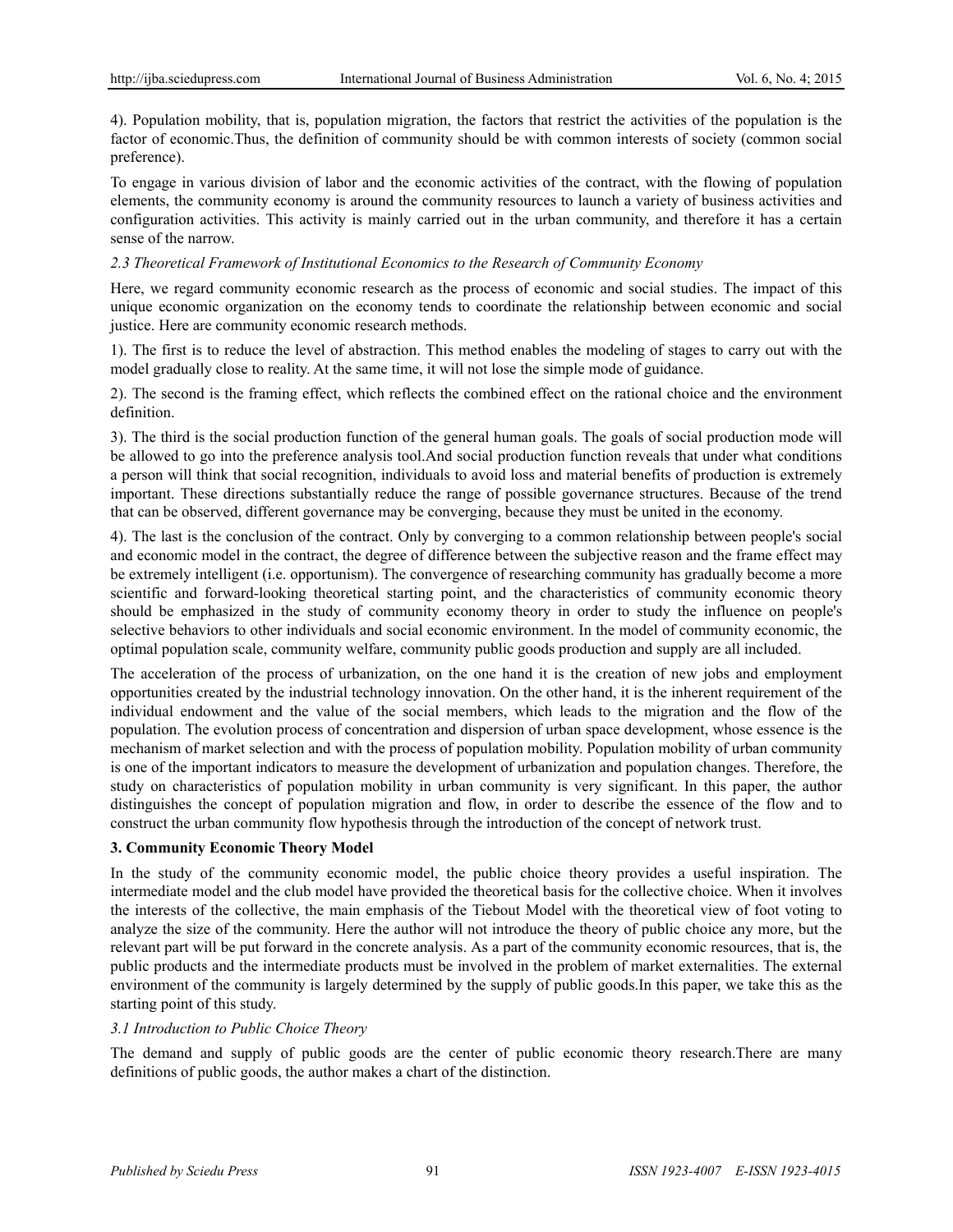|                     | Exclusive                                                                 | Non-exclusive                                                                                                        |  |
|---------------------|---------------------------------------------------------------------------|----------------------------------------------------------------------------------------------------------------------|--|
| Com-                | 1. Pure private goods                                                     | 1. Mixed goods                                                                                                       |  |
| petitive            | 2. Exclusive low cost                                                     | 2. Product benefits by collective<br>consumption but by congestion constraints                                       |  |
|                     | 3. Produced by private companies                                          |                                                                                                                      |  |
|                     | 4. Through market allocation                                              | 3. Produced by Private Companies or<br>directly by the public sector                                                 |  |
|                     | 5. Through sales financing                                                | 4. Distribution by market or by public<br>budget                                                                     |  |
|                     |                                                                           | 5. Financing through the sale of revenue,<br>such as the right to use the service charge or<br>through tax financing |  |
| Non-comp<br>etitive | 1. Mixed goods                                                            | 1. Pure public goods                                                                                                 |  |
|                     | 2. Extrinsic personal goods                                               | 2. Very high cost                                                                                                    |  |
|                     | 3. Private enterprise production                                          | 3. Produced by government directly or by<br>private enterprises signed with the<br>government                        |  |
|                     | 4. Distribution of the market through subsidies or<br>corrective Taxation |                                                                                                                      |  |
|                     | 5. Financing through sales                                                | 4. Adoption of the public budget allocation                                                                          |  |
|                     |                                                                           | 5. Compulsory tax revenue financing                                                                                  |  |

The focus of this paper is on the supply of mixed goods which is non-exclusive, or the supply of mixed goods that is non-competitive but exclusive. In the production of intermediate products, it is assumed that the market information is complete, and the two sectors to provide products for the community residents can be replaced by each other, that is to say, there is efficiency. (Buchanan, 1970; Linda, 1976; Arrow, 1992, etc.)

#### *3.2 Optimal Community Size*

When the consumer preference and the production technology are convex, there will be a price system. Each enterprise's production plan and each family's consumption bundle meet the following conditions in the popular price:

1). Each commodity supply is equal to demand;

2). Companies seeking the maximum profit under the specified production set;

3). Family maximize the utility under the budget constraints which is decided by the initial family endowment. Families also participate in the distribution of profits. In the equilibrium conditions, when each person chooses the preferred behavior, all market clearing.

In this paper, the *Tiebout Model* is explained with reference to this point of view. Suppose firstly that the city is isolate. Second, there are a large number of communities in the city. Third, the population in the community can flow freely. Fourth, the family endowment of community residents will not change with the increase of education investment. Fifth, the internal city is a perfect competitive market. Sixth, the output level of public goods is in line with Nash equilibrium. Seventh, when individual makes migration decisions, he masters the complete information. Eighth, community government determines the level of public expenditure through the collection of personal income tax, that is, the financial basis of competition. Ninth, private sector can replace the public sector to provide public goods supply. Tenth, there's no level difference of the land, and the rental profit is zero. Eleventh, personal utility can be measured by the actual wage of the tax. Twelfth, migration does not generate transportation costs. Thirteenth, public product is a mixed good.

From the assumption six and the assumption twelve, we can conclude that the public sector can be replaced by the supply of public goods in the private sector, that is  $MRSxy=MC=P$ , in other words, the marginal cost of public goods equals to the equilibrium price in the market. From the assumption eleven we can come to the individual utility function, that is  $U=U(i)$ . At this time, the market is completely a competitive market, so the equilibrium price will be realized, that is *P=MC*. The output function of the public product is  $Q=pq$ . The total utility of community residents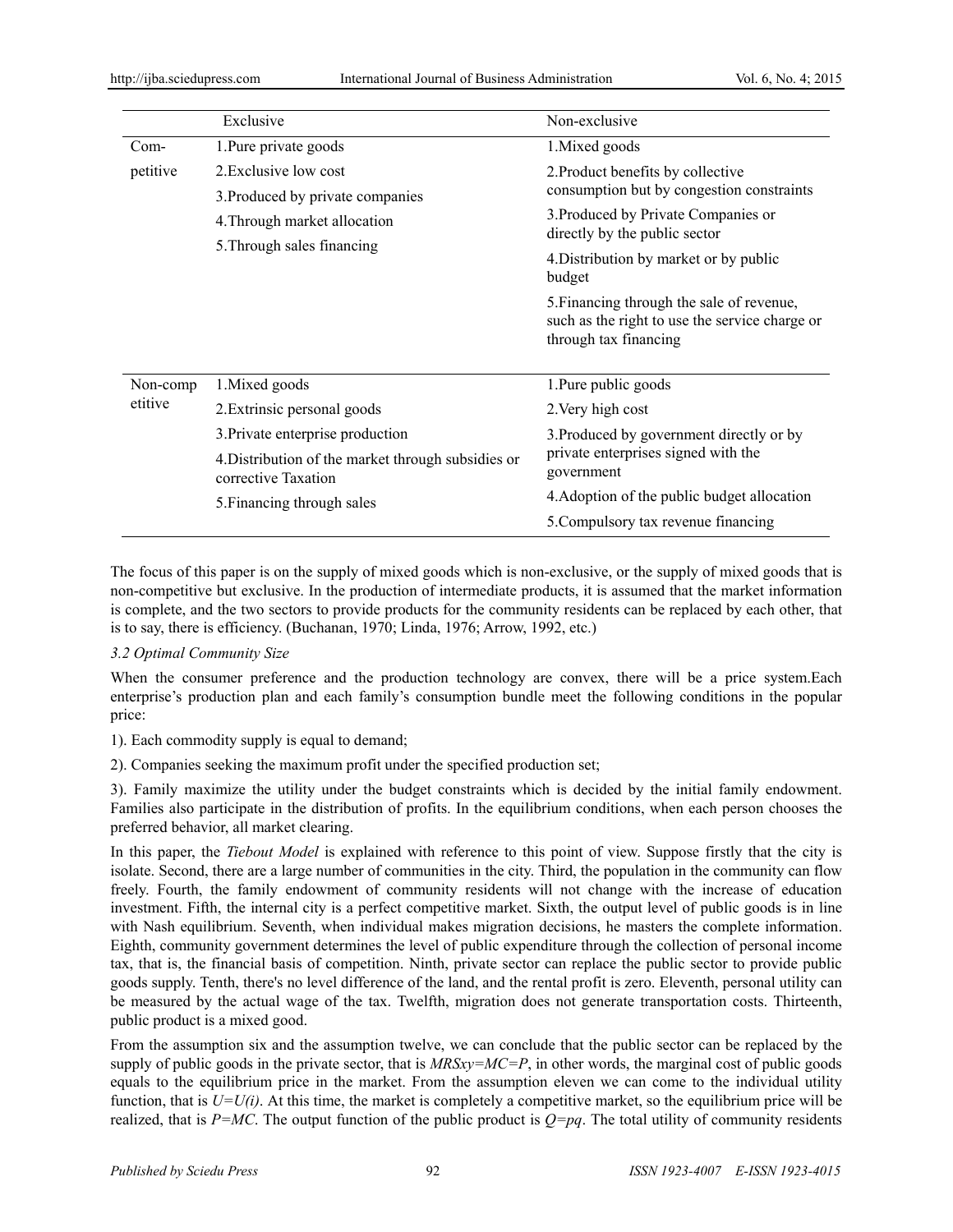as a function of demand of public products will achieve the equalization of public goods within the community, namely *Q*=∑U(i) p=M*U*. That marginal cost does not change with the increase of the scale of production, the price of public goods equals to the marginal utility, and at this time it achieves the Pareto Optimal.



As shown in the figure, P represents the price of public goods, Q represents the public product quantity, U represents the collective utility indifference curve, the individual utility can be used indifference curve U to represent. Different utility levels lead to different output levels of public product.Under the condition of perfect competition market, the supply and demand of public goods will produce the intersection point between different utility levels, that is, the balance. In terms of individual utility and collective utility, it should be noted that it is the income differences leads to different combinations of public products and household products consumption and the formation of utility in different locations. This also shows that under the condition of income difference, different income levels produce different public goods supply level.And  $F(x)=U\rightarrow P=MC$ . It is believed that different utility levels result in different outputs. When the utility level is low, the production boundary of the enterprise is also very small. But at this time, mixed product scale were limited, namely the enterprise marginal cost is equal to the equilibrium price.Further derived, assuming that the number of community residents will increase with the population migration but the production scale of public goods remains unchanged, with the increase in the number of public goods consumption and portfolio choice, the community will reach the maximum scale of the community population at the given level of supply.

Suppose that S represents a combination of consumption, N represents the number of communities, AC represents the average cost of public goods production, MC represents the marginal cost of public goods production, W is the actual wage. We can derive from the eighth assumption that  $w=W(1-t)$ . Under the condition of competitive tax, the utility of the consumption portfolio can be subtracted from the rest of the tax revenue, at this time, the t represents the tax rate, w represents the actual income. Under the condition of complete market competition, the production function of public goods is  $Q=pq$ . At this point, the demand function can be expressed by F (N) =NW, that is, the number of community members multiplied by wages. Thus there is Q=NW, namely supply demand balance.In the intersection (short-run equilibrium) of the marginal cost and the average cost of public goods production, the number of community members will reach the optimal conditions under the demand function. Just as shown in the figure.



 $N^*$  represents the optimal population, and  $W^*$  represents the equilibrium wages